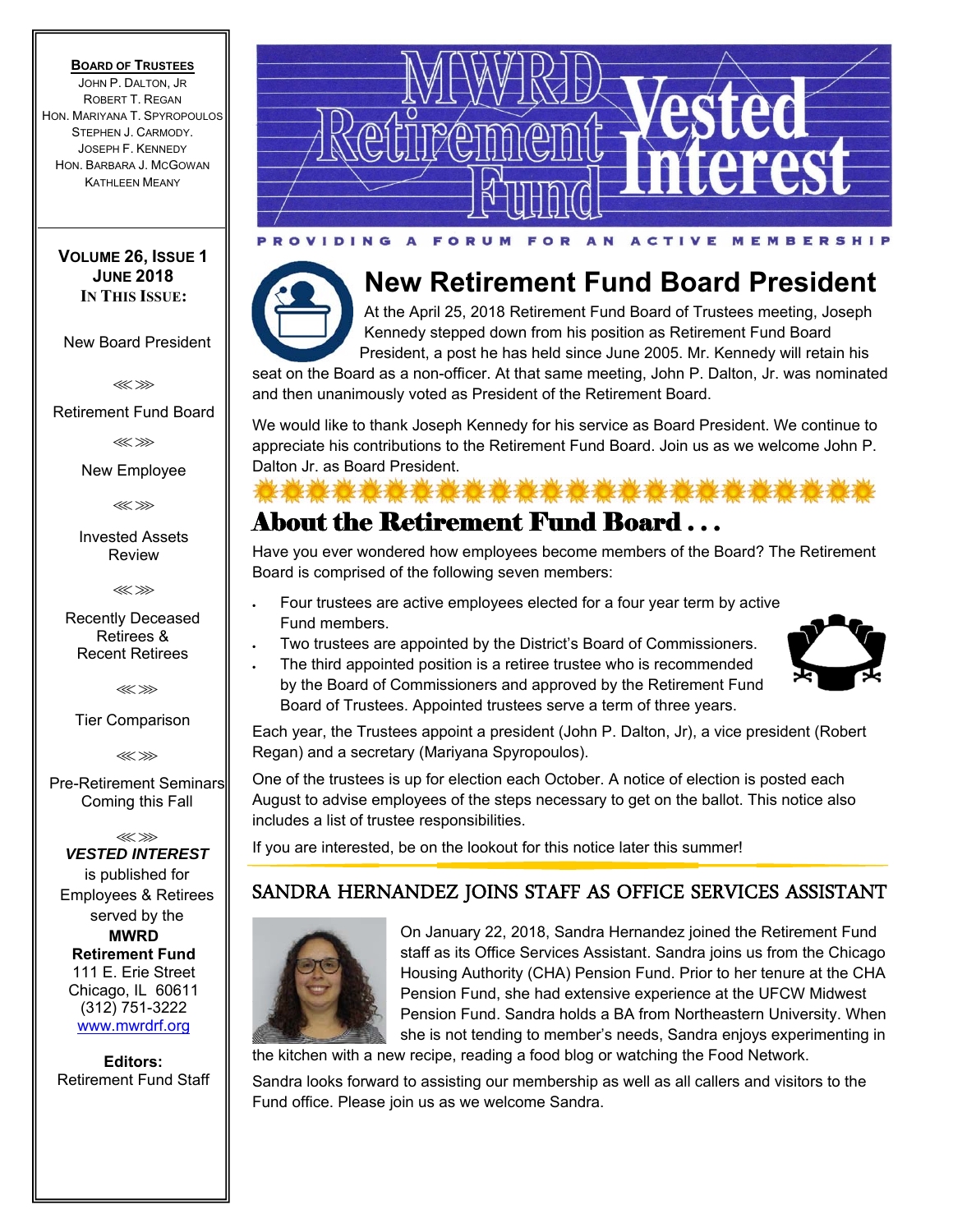

## **1ST QUARTER FUND REVIEW FUND'S ASSETS AS OF 03/31/18: \$1.380B**

| <b>Fund performance as of 3/31/2018</b> | <b>1st Quarter</b> | 1 Yr.    | 3 Yr. | <b>5 Yr</b> | 10 Yr. |
|-----------------------------------------|--------------------|----------|-------|-------------|--------|
| Total Fund (net of fees)                | $-0.6\%$           | $10.4\%$ | 6.8%  | 8.8%        | 7.4%   |
| Policy Index*                           | $-0.6%$            | 10.3%    | 6.7%  | 8.6%        | 7.5%   |

 \* The policy index is composed of the following: 21% S&P 500 Index, 10% Russell Midcap Index, 11% Russell 2000 Index, 11% MSCI ACWI ex-US Index, 6% S&P Developed ex-U.S Index, 6% MSCI Emerging Markets Index, 7% Barclays Global Aggregate (Hedged) Index, 23% Barclays Aggregate Index, 5% NFI-ODCE Index.



### **MWRD Retirement Fund Allocates \$70.0 Million to Core Open-End Real Estate**

In 2017, the MWRD Retirement Fund made the commitment to allocate approximately 5% of total assets to core openend real estate. In the summer of 2017, the Fund issued a Request for Proposals from investment management firms interested in providing Core Open-End Real Estate investment management services. After selecting and conducting interviews with six finalists, the decision was made to split the allocation evenly between two managers. UBS Realty Investors and Deutsche Asset Management were selected to each manager 2.5% of total Fund assets or approximately \$35.0 Million.

The decision to split the allocation between two managers was done to ensure a well-diversified core real estate portfolio. The primary benefits of adding a new Real Estate allocation to the Fund include diversification with low correlation to other assets, potential hedge against inflation, and superior risk-adjusted performance. The funding of the real estate allocation began with a \$35.0 Million Capital Call to the UBS Trumbull Property Fund on January 2, 2018. An initial allocation of \$5.25 Million was made to RREEF America REIT II, Inc. on April 2, 2018. Additional Capital Calls to RREEF America REIT are expected in the  $3<sup>rd</sup>$  & 4<sup>th</sup> quarters of 2018 with the full allocation expected to be completed by year-end.





### **DECEASED EMPLOYEES AND RETIREES (since November 2017)**

Flood, Michael \*Death in Service

j ľ

Ackerman, Francis Fraser Jr., Thomas Knightly, Robert Patenoude, Terrence Smith, Raymond Bauerlein, Herman\* Georgas, Constantine Kubes, Frank Payton, Rita Stagowski, Raymond Boylan, David Gonzalez, Carlos Long, Herbert Pechnick, Dennis Tamosiunas, Eric\* Bradford, Timothy\* Gottardo, Frank Lucatorto, Frank Reyes, Ramon Turner, Robert Bradley, Patrick **Grant, Rueben Meade, John Sakamoto, Larry** Vaughan, Tommy Collins, Albert Horner, Joan Nash, Thomas Sandberg, Laurence Vukits, Steven Coughlin, Jeremiah Jecha, Ralph O'Brien, Lawrence Segars, Jeanette Young, Willa Drzewiecki, Robert Kinney, James\* O'Sullivan, Dennis Shyne Jr., Elroy Zemanski, Gerald

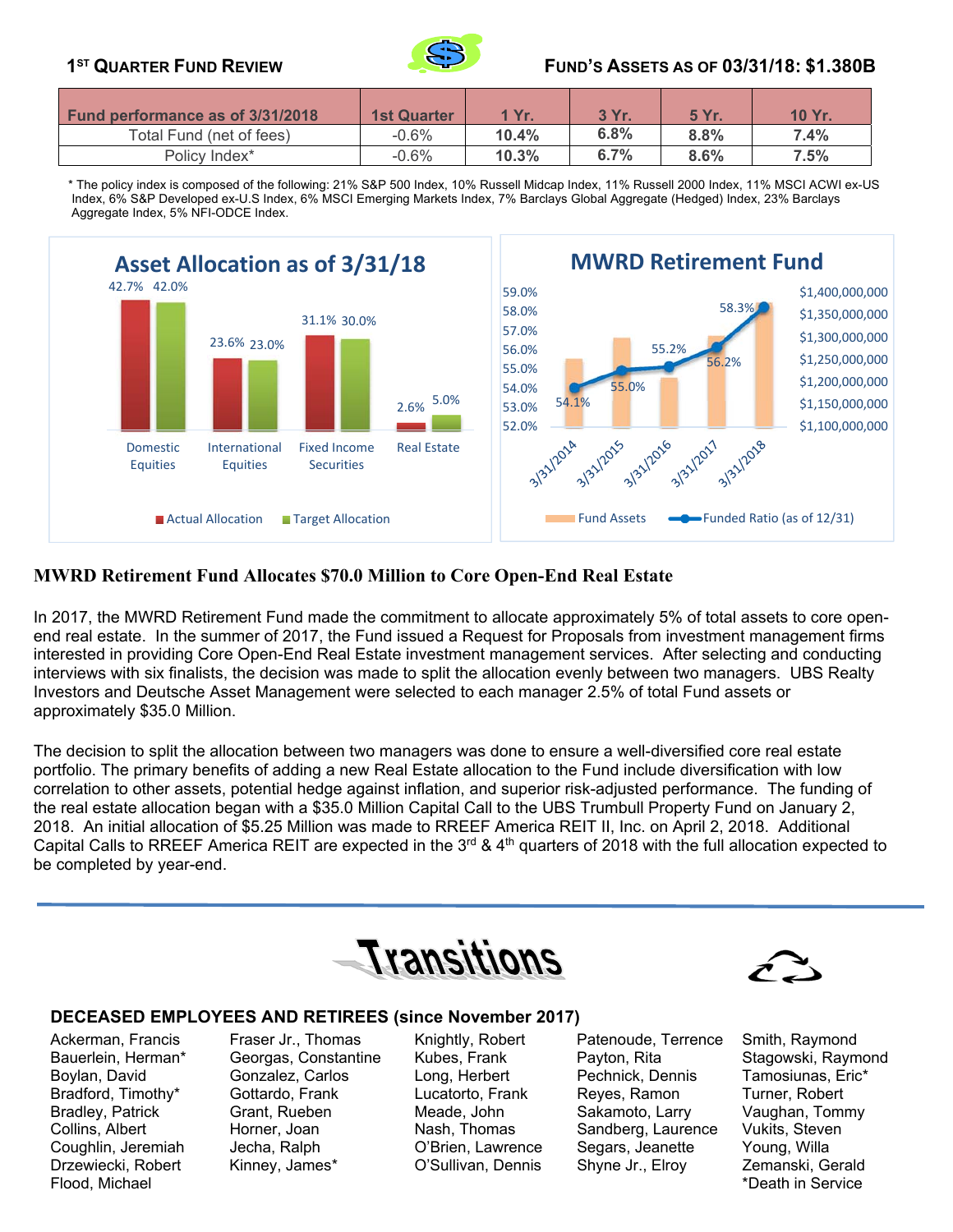# **RETIREES (since November 2017)**

| Anderson-Powell, Loretta | Faught, Will      | Klecki, Philip     | Nelson, Scott*    | Skipton, Dorothea             |
|--------------------------|-------------------|--------------------|-------------------|-------------------------------|
| Arce, Ruth               | Fefles, Andrew    | Kogucki, Elizabeth | Neubauer, Joseph  | Stewart, Joseph               |
| Baez, Ariel              | Flemons, Richard  | Krzos, John        | Nichols, Allen    | Stokes, William               |
| Bredemann, Leonard       | Gibbs, Alicia     | LaFlame, Gregory   | O'Brien, Michael  | Stram, Jo-Ann                 |
| Bullock, Phaedra         | Giometti, George  | Lazicki, John      | Olowu, Johnson    | Talkington, Liane             |
| Bumby, Suzan             | Goetzen, Karen    | Luhrs-Draper, Lisa | Patel, Vinod      | Tomasek, Frederick*           |
| Burns, Dennis            | Grillo, Dann      | MacDonald, Dale    | Pilar, Victor     | Topor, John                   |
| Clement, Jean            | Gulick, Michael   | Marshall, Shawn*   | Qureshi, Shakeela | Trend, Thomas                 |
| Cloonan, James           | Haidacher, Martin | McNamara, Robert   | Schlitt, John     | Tyson, Elana                  |
| Daniel, Paul             | Heneghan, Mark    | Micek, James       | Schury, George    | Vallos, Karen                 |
| Dillon, Steven           | Holmes, Brenda    | Migalski, Carol    | Searcy, Michaun   | Vosburg, Mark                 |
| Durden, Andrew           | Johnson, Dan      | Mixan, Joseph      | Shaikh, Amanullah | Whitfield, Dorothy            |
| Ellis, John*             | Joiner, Michael   | Moe, Diane         | Shapiro, Naum     | Zintak, David                 |
| Enyard, Franklin         | Jones, Henry      | Molony, Patrick    | Sharp, Deborah    | Zuhr, Scott                   |
| Eswani, Alnawaz          |                   |                    |                   | *Retired from Reciprocal Fund |
|                          |                   |                    |                   |                               |

# Bringing Tiers to your Eyes

Employees who started after January 1, 2011, may recall that during your Retirement Fund intake session, Fund staff provided you with a brochure and explained to you what "Tier" you are in. A lot happens on the first day. As such, it may be helpful to all employees, old and new alike, to explain the difference between Tier 1 and Tier 2 Retirement Fund benefits. Refer to the table below for a comparison of the major differences:



|                                                                         | Tier 1                                                                                                                                                        | Tier 2                                                                                                           |  |  |
|-------------------------------------------------------------------------|---------------------------------------------------------------------------------------------------------------------------------------------------------------|------------------------------------------------------------------------------------------------------------------|--|--|
| <b>Tier Membership</b>                                                  | Became a member in the Fund or in one of certain<br>reciprocal funds before 1/1/2011.                                                                         | Became a member of the Fund on or after<br>$1/1/2011$ .                                                          |  |  |
| <b>Contribution Rate</b>                                                | 12%, with provisions to decrease to 9% when the<br>Fund is 90% funded.                                                                                        | 9%                                                                                                               |  |  |
| <b>Minimum</b><br>Retirement<br><b>Requirements</b>                     | Age 50 if hired before 6/13/1997 or age 55 if hired<br>after 6/13/1997 with a minimum of 10 years of<br>service, discounted if less than 30 years of service. | Age 62 with a minimum of 10 years of service,<br>discounted if less than 30 years of service.                    |  |  |
| <b>Requirements for</b><br><b>Retirement without</b><br><b>Discount</b> | Age 60 with at least 5 years of service<br>Age 55 (or 50 if hired before 6/13/1997) with at<br>least 30 years of service.                                     | Age 67 with at least 10 years of service.<br>$\bullet$<br>Age 62 with at least 30 years of service.<br>$\bullet$ |  |  |
| <b>Early Retirement</b><br><b>Discount</b>                              | 1/2% per month for each full month under age 60 or<br>per full month less than 30 years of service,<br>whichever is less.                                     | 1/2% per month for each full month under age<br>67 if less than 30 years of service.                             |  |  |
| <b>Surviving Spouse</b><br><b>Annuity</b>                               | 60% plus 1% per year of service to a maximum of<br>85% of the employee's annuity at the time of<br>death $1,2,3$                                              | 66 2/3% of the employee's annuity at the time<br>of death $1$                                                    |  |  |
| <b>Final Average</b><br><b>Salary</b>                                   | Average of the highest two years of the last 10 years<br>of service.                                                                                          | Average of the highest eight years of the last<br>10 years of service.                                           |  |  |
| <b>Salary Cap</b>                                                       | If entered before 1/1/1996 no salary cap.<br>٠<br>If entered after 1/1/1996, \$275,000 <sup>4</sup> .<br>$\bullet$                                            | Currently \$113,644.91 <sup>4</sup>                                                                              |  |  |

<sup>1</sup> Presumes that the spouse is eligible for an annuity.

<sup>2</sup> If the member entered service on or after 1/1/1992, there may be a discount applied to the spouse's annuity for age difference between the member and spouse.

<sup>3</sup> If the member retired prior to 8/23/1989, the benefit is different.

4 This amount is determined annually.

These are general statements. If you have any questions about how these provisions apply to your situation, contact the Retirement Fund, or you may read further on the Fund's website, mwrdrf.org.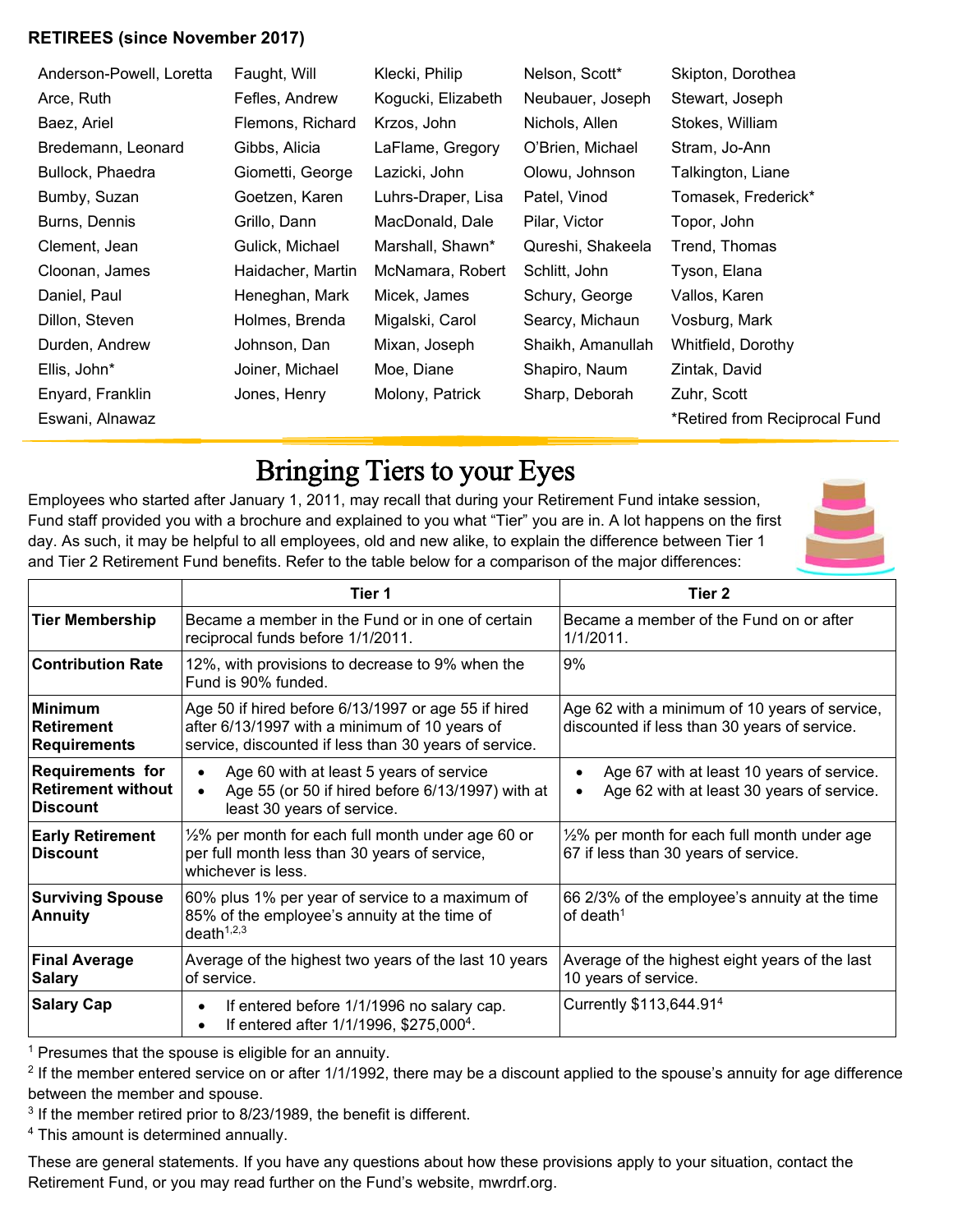# **COMING THIS FALL TO A LOCATION NEAR YOU**

To assist District employees who are planning for retirement, the Retirement Fund in a joint effort with the Human Resources Department will be conducting pre-retirement seminars this fall. These seminars are geared to employees with the potential to retire before December 31, 2021, and will cover the following topics:

- $\triangleright$  Separation Benefits
- $\triangleright$  Retirement Plan Benefits
- $\triangleright$  Health Insurance

Invitations to eligible employees will be sent by the Human Resources Department late this summer. Keep an eye on your mailbox.

# **MWRD Retirement Fund Staff Directory (312) 751-XXXX**

| Insurance, Address Changes, Forms Requests Sandra Hernandez  X3222HernandezS@mwrd.org |  |  |
|---------------------------------------------------------------------------------------|--|--|

### **Contact us by…**

| <b>Phone</b> | From District locations, dial 1 + the underlined phone extension, above.                                        |
|--------------|-----------------------------------------------------------------------------------------------------------------|
| E-mail       | Contact us via the District's Outlook system, or at our internet e-mail addresses, shown above. Provide a phone |
|              | number where you can be contacted on weekdays between 8:45 a.m. and 4:30 p.m. (Central time).                   |
| U.S. mail    | using the address below.                                                                                        |

# **MWRD RETIREMENT FUND** 111 East Erie Street, Suite 330 Chicago, IL 60611-2898

**FIRST-CLASS MAIL U.S. POSTAGE PAID** Chicago, IL Permit No. 2543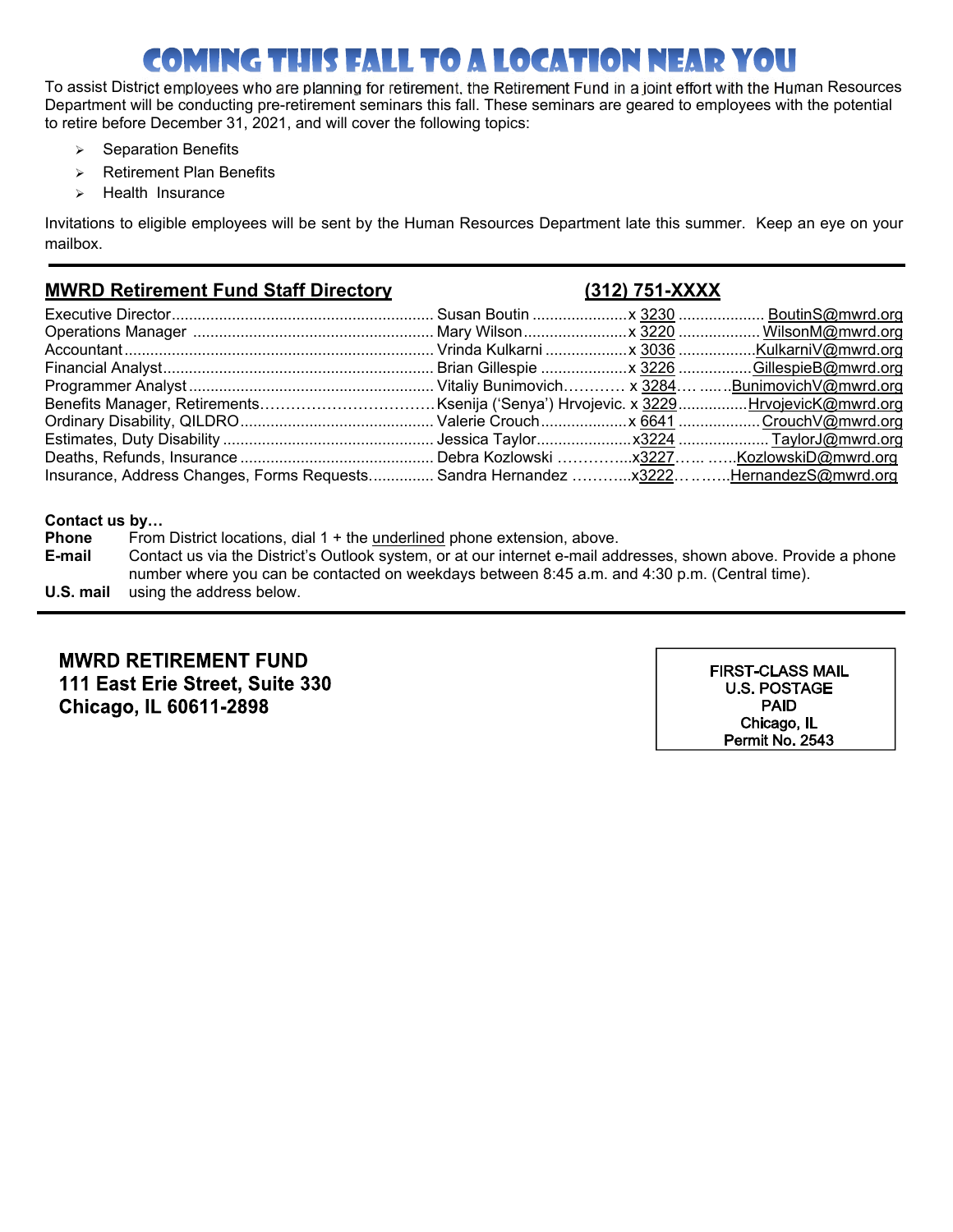### **METROPOLITAN WATER RECLAMATION DISTRICT RETIREMENT FUND STATEMENT OF FIDUCIARY NET POSITION**

|                                              | 12/31/2017                |               | 12/31/2016 |               |
|----------------------------------------------|---------------------------|---------------|------------|---------------|
| <b>ASSETS</b>                                |                           |               |            |               |
| Cash                                         | $\boldsymbol{\mathsf{S}}$ | 1,990,166     | \$         | 3,670,431     |
| Receivables                                  |                           |               |            |               |
| Employer contributions - taxes (net of       |                           |               |            |               |
| allowance for uncollectible amounts of       |                           |               |            |               |
| \$3,883,473 in 2017 & \$3,753,025 in 2016)   |                           | 89,604,000    |            | 79,505,000    |
| Securities sold                              |                           | 42,172,013    |            | 7,563,442     |
| Forward foreign currency exchange contracts  |                           | 123,332,605   |            | 116,576,244   |
| Accrued interest and dividends               |                           | 3,660,222     |            | 3,160,847     |
| Accounts receivables                         |                           | 42,498        |            | 44,613        |
| Total receivables                            |                           | 258,811,338   |            | 206,850,146   |
| Investments - at fair value                  |                           |               |            |               |
| Fixed Income                                 |                           | 249,811,744   |            | 234,274,908   |
| Pooled funds - fixed income - short-term     |                           | 30,688,768    |            | 32,492,910    |
| Pooled funds - fixed income - long-term      |                           | 184,200,198   |            | 195,103,880   |
| Common stocks                                |                           | 576,587,803   |            | 524,405,443   |
| Mutual and commingled equity funds           |                           | 342,484,343   |            | 285,515,029   |
|                                              |                           | 1,383,772,856 |            | 1,271,792,170 |
| Securities lending collateral                |                           | 27,447,849    |            | 42,117,674    |
| Total investments                            |                           | 1,411,220,705 |            | 1,313,909,844 |
| Total assets                                 |                           | 1,672,022,209 |            | 1,524,430,421 |
| <b>LIABILITIES</b>                           |                           |               |            |               |
|                                              |                           |               |            |               |
| Accounts payable                             |                           | 1,359,693     |            | 1,270,180     |
| Securities purchased                         |                           | 17,036,969    |            | 11,507,018    |
| Forward foreign currency exchange contracts  |                           | 124,383,722   |            | 116,937,166   |
| Securities lending collateral                |                           | 27,447,849    |            | 42,117,674    |
| <b>Total liabilities</b>                     |                           | 170,228,233   |            | 171,832,038   |
| NET POSITION RESTRICTED FOR PENSION BENEFITS | \$                        | 1,501,793,976 | \$         | 1,352,598,383 |

### **2017 FINANCIAL REPORT TO FUND MEMBERS**

These financial statements are excerpted from the MWRD Retirement Fund's 2017 audited financial statements and are intended to provide our membership with general financial information about the Fund. The financial statements and their accompanying notes appear in full in the Fund's 2017 Comprehensive Annual Financial Report which is available on-line at www.mwrdrf.org, or by request.

During 2017, the Fund's net assets available for benefits increased by \$149.2 million or 11.0% from \$1.36 billion to \$1.50 billion, primarily from positive investment returns. Investment returns during 2017 were 15.6% net of fees. The funded ratio which measures the actuarial value of assets against the actuarial accrued liabilities improved from 56.2% at year-end 2016 to 58.3% at year-end 2017.

The Fund maintains a conservative, long-term outlook with regards to its investments. On December 31, 2017, 43.9% of assets were invested in domestic equity securities, 24.1% in international equities, and 32.0% in fixed income securities and short-term investments.